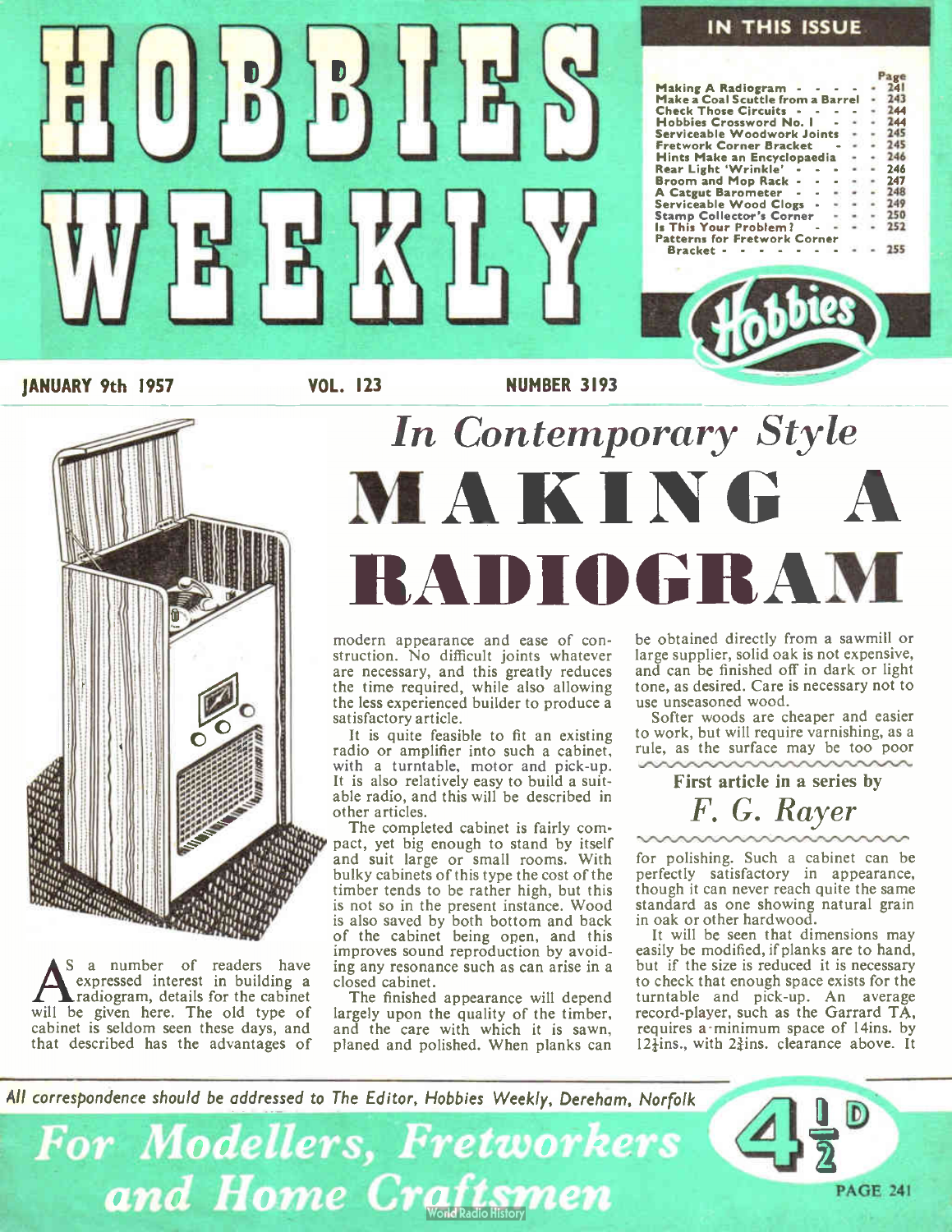should also be noted that the dimensions given are not large enough for the average auto-changer, which needs a little more space above the turntable. It is however, easy to lower the motorboard, if this is necessary.

A cutting list is not provided, since all the major pieces can be seen from the diagrams. In addition to those shown some strips about  $\frac{1}{2}$ in, by  $\frac{1}{2}$ in, will be required to screw inside front and sides to strengthen the joints. If there is any possibility of the wood used warping, some stout battens about  $2ins.$  by  $\frac{3}{2}$ in. by 14ins. long should be screwed to the cabinet sides. Three of these each side will do well. One should be immediately below the motorboard, one just under the shelf, and one near the bottom of the cabinet.

### Building points

The major pieces require to be sawn and planed exactly to size, with true, level edges. Sides, front and top will require a good deal of glasspapering, and an electric sander will speed up this work. The top and front edges of each side member are glossy black, care being taken that none of the colouring spreads beyond the edge on to the surface of the boards. French polishing and other means of securing a good finish have been dealt with in various past issues, and cannot be repeated here.

The whole cabinet is assembled by screwing from the inside, glue also being applied to meeting surfaces. The screwing is double, first by means of screws driven obliquely through front, etc., into the sides, then by having<br> $\frac{1}{2}$  from the strip wood **FRONT**.  $\frac{1}{2}$ in. stripwood screwed to both pieces. These  $28<sup>2</sup> \times 18<sup>2</sup>$ stripwood strengtheners are not shown in the cabinet diagram, in the interests of, clarity.

To assemble, one side should be placed fiat on the floor, its surface being protected by sacks or matting. The front is now fitted in place, stepped in  $\frac{1}{2}$ in. Holes are drilled down at an angle for the screws which pass through the edge of the front

into the side. Countersunk screws are required, and the small drill should be followed with a larger one just sufficiently for the heads to lie below the wood surface. The screws need to be at about 3in. intervals throughout.

The shelf and motorboard are now fitted, the latter only temporarily. This will assure the front is square, and pieces of glued stripwood, ready drilled, can be fitted, screws passing at right angles into both front and side.

The back and bottom members are similarly fitted, until the cabinet is completed except for the hinged top and baffle. When this has been done, the whole is lifted over upon the remaining side. By working inside the cabinet from the back, this side can be fitted on exactly as was the first. The positions of screws passing through the stripwood should be marked so that these screws do not foul those already driven in. Four rubber feet are screwed on when the glue has hardened.

When the receiver is built, this rests on the shelf, which is permanently fixed 10 ins, below the motorboard. The motorboard is not finally screwed in top, and is fitted at (X), though two small hinges will suffice. The finished top has to be glasspapered until it will close down accurately into position, without binding at the edges. The 18in. by 2in. strip then rests on the cabinet front. This joint is covered by a narrow piece of moulding glued and pinned to the 18in. by 2in. piece. This improves appearance and allows the lid to be<br>lifted by the fingers.

ifted by the fingers.<br>Apart from excluding dust, the lid reduces the sound of the pick-up running on the record, and it should always be closed for this reason, when playing records. In some radiograms of best type, felt strips are added to make the playing chamber more soundproof. This can be done, in the present design by gluing a strip of felt  $\frac{1}{2}$ in, wide along



until it has been cut to suit the playermotor fitting.

The top and 18in. by 2in. front piece are joined by screwing a glued angle piece at the corner, as shown. When the glue has hardened, the corner is rounded by planing, and finished off with glasspaper.

A long hinge is most suitable for the

of this, so that it will just close into position. Another possibility is to fit two further pieces of wood,  $\frac{1}{2}$ in. thick, in such a position that the top closes down upon them, felt being glued on where the surfaces meet. Most modern, light-weight pick-ups

top slightly, and glue felt on the sides

produce so little noise that these im-

<sup>242</sup>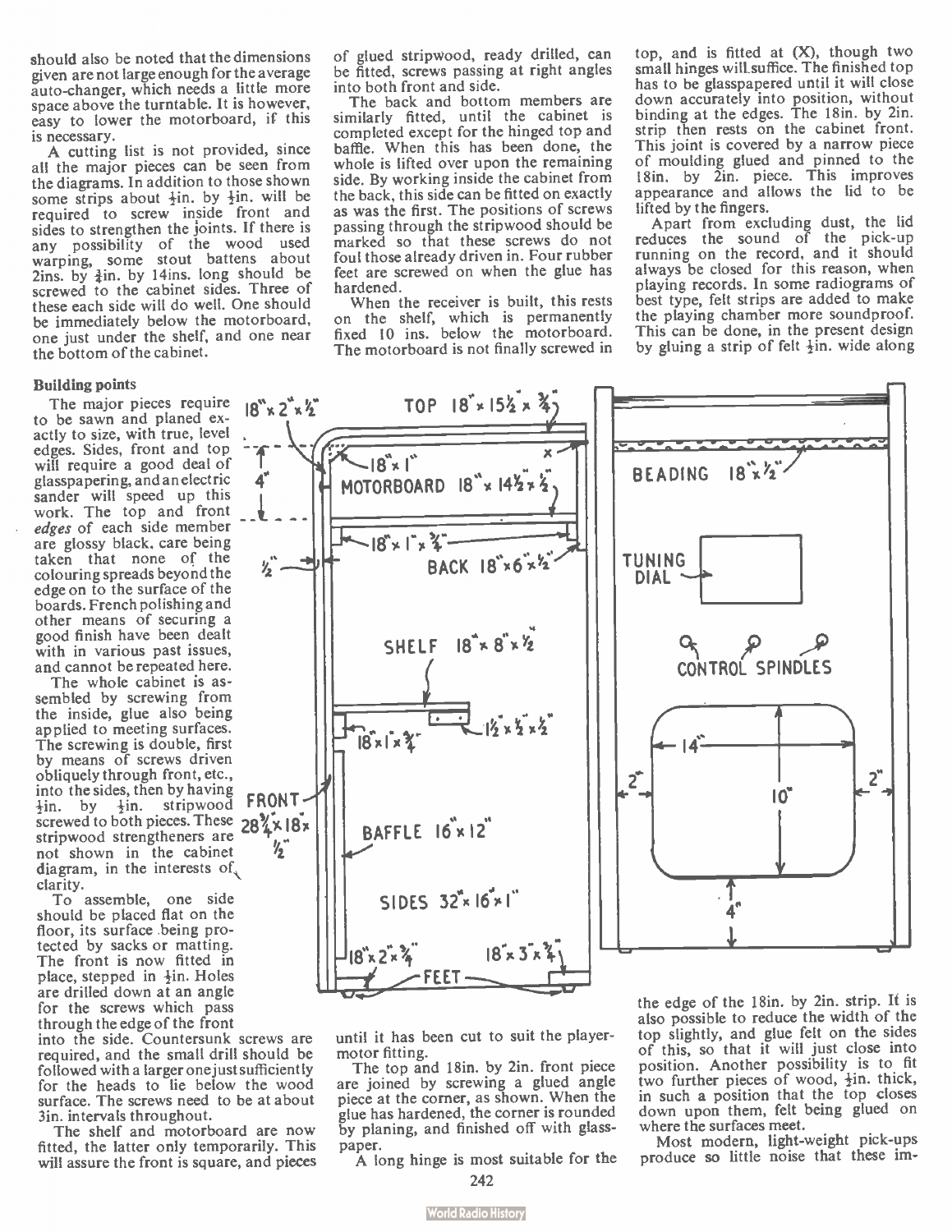provements may not be felt necessary. But if direct noise from the pick-up is found to spoil listening, the cabinet can be modified as explained to counteract this.

A thin cord or chain prevents the lid falling completely back.

### Turntable fitting

Many units have motor, turntable and pick-up fitted on a metal baseplate. With these, it is only necessary to cut a suitable aperture in the motorboard, so that the motor, etc., can pass through.

When cost is important, motor and pick-up can be separate. Most makers supply a cardboard template, which will show the correct position for the pick-up in relation to the turntable spindle. If no such template is available, position the turntable in the centre of the motorboard, then fix the pick-up mounting in such a position that when the pick-up is swung right in, the needle comes to rest upon the centre of the turntable spindle.

With the separate motor and pick-up, a switch needs to be fitted to the motorboard, to control the motor. The small mains toggle type, which requires a  $\frac{3}{2}$ in. diameter hole, will be neatest and easiest to fix, and it is wired in one lead from the motor. Such separate assemblies

will also require that the pick-up rest be screwed to the motorboard, so that the pick-up can be placed upon it when not on a record. The pick-up should never be left resting on its needle, or dropped, as this is likely to cause damage.

#### Baffle and speaker

The opening in the cabinet front is shaped to give a good appearance, and the speaker cannot be fitted directly upon the inside of the front. Instead, it is screwed to a baffle which overlaps the front aperture by 1in. all round. This baffle may be of  $\frac{3}{2}$ in. wood.

A piece of speaker-fret silk is stretched over the aperture, and glued to the cabinet front, inside. Drawing-pins will help to keep it taut until the glue has set, so that no wrinkles remain.

The baffle has a round aperture the same size as the speaker cone. This can easily be measured off from the actual speaker. If the unit is to be purchased, an 8in. model will do well, being of the usual permanent magnet type, for use with a transformer.

If the speaker is not of dustproof construction, it should be enclosed wholesale in a muslin bag. If this is not done, dust, etc., will eventually find its way to the magnetic gap, and cause distortion by fouling the speech-coil as it vibrates. The speaker is screwed to the baffle, and the latter screwed inside the cabinet. At least eight screws are necessary, as vibration between baffle and cabinet can cause irritating buzzing sounds.

### Receiver fitting

The receiver, whether home-built or a ready-made chassis, fits on the shelf, control spindles protruding through the front. These holes may easily be correctly drilled if a spot of ink is placed on the end of each spindle, and the receiver is then pressed against the cabinet front from inside. If some spindles are longer than the others, holes for these are drilled, and the procedure repeated. The holes should give ample clearance, as the knobs will conceal them.

The tuning-scale aperture is then carefully marked out, and cut with a fine pad- saw. Most dials have a glass, held in place by a metal escutcheon, and this will give the whole a professional appearance.

Next week F. G. Rayer will describe the circuit.

# Make a Coal Scuttle from a Barrel

**HE** AVE you tried to buy a wooden<br>it expensive. Why not make a<br>smart metal-bound one for a few shillings. **TAVE** you tried to buy a wooden log or coal scuttle? You will find I it expensive. Why not make a

Go to your grocer and buy a vinegar barrel. This will cost you three to four shillings. At the ironmongers buy 2 yards of copper or brass band. The approximate selling price of this is 1/6d. a yard. Ask for an eighteen inch<br>length of  $\frac{1}{4}$ in. brass rod. This should not cost you much more than a shilling. Finally, obtain a pair of brass 2in. mirror plates. These will cost merely a few pence.

Armed with these materials you are now ready to make a most useful and attractive article of furniture for the home.

First saw round the top of the barrel to shape, as shown in the illustration. The approximate depth of the lowest point of the cut is 9ins. from the base of the barrel. Trim the edge, taking off all roughness and glasspaper down until quite smooth.

Now scrub clean the inside of the barrel, and whilst this is drying, scrape all the outside surface, finally glasspapering down until a smooth finish is obtained. This stage of the work must be thorough.

Having now obtained a clean and smooth finish, inside and out, the barrel should be varnished, waxed, or polished, according to taste.

Take the brass rod and carefully bend it to form the handle, as illustrated. Enlarge the top centre hole of each mirror plate to a diameter of  $\frac{1}{2}$ in. by top of each plate to take the end of the handle from the inside. The bending of the plate must be just sufficient to allow free movement of the handle. File round the end of the handle to obtain a smooth finish.



drilling and screw a plate on each side of the barrel to take the handle, as illustrated. With the plates in position, a test fixing of the handle must be made to determine the length of rod required, allowance being made for the hooked ends which are then made by carefully bending up with pliers.

With a flat tool carefully bend out the

The fixing of the brass bands should not present much difficulty. Measure off sufficient to give a small overlap and drill holes to take the small round headed brass screws which are needed to fix the band. If necessary, and to prevent the band slipping, drill and screw at two or three equidistant places round the band. Similarly, fix the remaining band around the base of the barrel. (L.B.P.)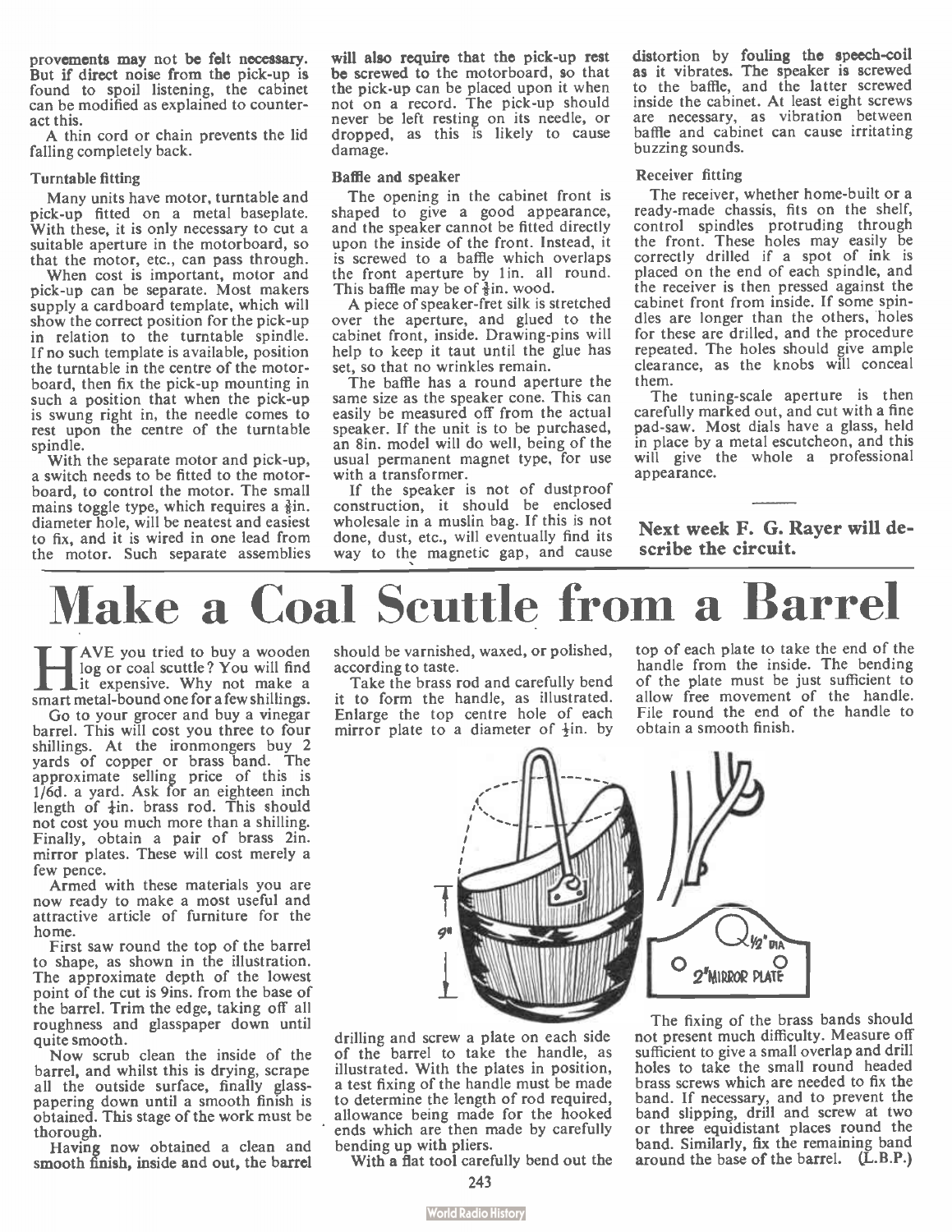# Model Railway information CHECK THOSE CIRCUITS

**MANY** model railway owners<br>running improvements but, un-<br>fortunately, these improvements are ANY model railway owners are constantly seeking to attain running improvements but, unfrequently difficult to effect. That jerky locomotive remains jerky in spite of numerous adjustments and trains will slow down in distant parts of the layout. Yet, a little attention to that often overlooked side of the layout  $-$  the elec $trical system$   $-$  will, in most cases. bring about the desired improvements in quite a surprising manner.

A locomotive cannot be expected to perform satisfactorily unless it receives a good power supply. Bad contacts somewhere in the circuit are nearly always the root cause of bad running. A model railway electrical circuit in its simplest form runs from the positive terminal of the power supply to the power rail, thence to the pick-up shoe on the locomotive, from there to one of the motor brushes, through the armature of the motor to the other brush, through the frame to the driving wheels, then back to the negative terminal of the power supply via the running rails.

It is easily seen that there are considerable places where bad contacts

may occur. Dirt and dust mixed with oil are the most usual causes of trouble. For this reason it is essential that a high standard of cleanliness be maintained.

By H. G. Forsythe

Locomotive mechanisms may be cleaned readily by giving them a bath in petrol, using a small brush to remove caked grease and dirt. Be very careful, however, not to run the engine until all traces of petrol have evaporated. Petrol fumes ignited by sparks at the brushes or rails can cause alarming and damaging fires. When cleaning the locomotive, special attention should be given to the running surfaces of the wheels and pick-up shoes. It is not a bad idea to clean wheels and pick-up shoes as a daily routine  $-$  or at least before commencing running operations.

When lubricating locomotives, care should be taken to oil as sparingly as possible. Use only the finest sewing machine or watch oil. Too much oil will clog engine bearings and will find

### Hobbies Crossword No. 1

Note: Figures in parentheses after the clues denote the number of letters in the words required.) ACROSS:

- 1. Bet if rearranged it would be more proper (5).
- 4. He'll put you on canvas (6).
- 
- 8. Lounge about (6). 10. Cause the very deuce to appear (5).
- 12. Freer perhaps (5)
- 14. Well son, it's obviously a good deal bigger (7). 17. Undiluted (4).
- 
- 19. Descriptive of under study (5, 2).

### $\begin{array}{r} \begin{array}{r} 2 \\ 3 \end{array} \\ \begin{array}{r} \end{array} \\ \begin{array}{r} \end{array} \\ \begin{array}{r} \end{array} \\ \begin{array}{r} \end{array} \\ \begin{array}{r} \end{array} \\ \begin{array}{r} \end{array} \\ \begin{array}{r} \end{array} \\ \begin{array}{r} \end{array} \\ \begin{array}{r} \end{array} \\ \begin{array}{r} \end{array} \\ \begin{array}{r} \end{array} \end{array}$ 113 | P 9 4 5  $10$  II  $\rightarrow$  $\begin{array}{c|c|c|c|c} \hline \circ & 7 & \ast \end{array}$ 12 13 14 15 **16 16 17**  $17$   $18$ 9 | | | | | | | | | | | <sup>5.</sup><br>|-20 21 ill 23 24 25 **1 26 1**  $\frac{13}{16}$ ,  $\frac{13}{16}$ ,  $\frac{13}{16}$ 28 29  $30$ Ill Ill il <u>il III al III</u>B <sup>32</sup> il 10 il 10 i

- 20. Used by horseman with cold feet? (7) 22. An exclamation not encouraging  $\ell$
- 22. An exclamation not encouraging (4).<br>23. For me a less contagious fever (7).
- 26. Biblical book (5).
- 28. Circular motion (5).
- 
- 29. It's rum, that's a self-evident fact! (6).<br>31. Drove the point home, as it were (6) Drove the point home, as it were  $(6)$
- 32. Throw open '5).

### \* \* \* \* \* \* \* \* \* \* \* \* \* \*

- This is the first of a series of crosswords to be published each
- $\triangle$  month for amusement only. The solution will be given next week.
- \* \* \* \* \* \* \* \* \* \* \* \* \* \*
- DOWN:
	- 1. They account for a good deal of money  $(5)$
	- money (5) 2. I fool around with a sheet of paper ( 5)
	- 3. Once again, it's superlative ( 3). 5. On the rocks? This is just the same!
	- $(4)$
	- 6. Accustomed (6).
	- $7.$  Score  $(6)$ .
- 9 Take for granted (7).<br>11. Boy's name (6). Boy's name (6).
- 
- 
- 13. Beseech (7). 15. Gathered by dreamers (4). 16. He'll give Rose a guinea (6).
- 18. Skilful (4).
- 20. Has quite a number to murry on (6).
- 21. I hit at one of the Society Islands (6). 24. He's a landed proprietor in Scotland
- 25. Simple sort of chap, we're told  $(5)$ .
- 27. Blackthorn (4).
- 30. Tier (3).

its way all too readily onto the track. A little attention to the wheels of rolling stock is also well worth while. While these have, as a rule, little or no connection with the electrical side of operations, they are very often the chief source of dirt and grease which finds its way on to the track. Occasional cleaning of all wheel surfaces will help considerably to maintain the high standards of cleanliness necessary for satisfactory electrical continuity.

The track itself needs just as much careful attention as the locomotive. Tracks should always be kept scrupulously clean. Both running and power rails should be cleaned occasionally with fine emery paper  $(00')$  followed by a polish with a cloth damped with paraffin, then a dry cloth. Treatment with the paraffin cloth should also be a daily routine.

The electrical continuity of the track and all wires leading to it, is, of course, most important. Here rail joints are the chief bug-bear. With the temporary layout the greatest care should be taken of joints and contacts where rails are connected together. These should be examined periodically, cleaned and tightened up where any loosening or corrosion is observed.

### Solder the joints

With the permanent layout, soldered joints should be used wherever possible. With the smaller gauges (OO, HO) the fishplates should be soldered directly to the rails they connect, and with the larger gauges, a wire bonded joint, similar to that used in full size practice should be employed. All leads and wires connected to track, power supply and controllers should be soldered at all connections and checked occasionally for faults.

Owners of larger layouts often find locomotives slowing down in the more distant sections of the track. This is due to potential drop brought about by the resistante of the track. The answer to this problem is to install feeder wires of reasonably heavy gauge to carry current direct to the more distant sections. Feeder wires, of course, should also be soldered to appropriate sections of the power rail.

No less important in this respect are the running rails. These should also be provided with feeder cables. Here, the feeder cables themselves may be bonded together, thus welding the running rails into one complete electrical unit.

Attention to these points will improve running on most layouts to a very marked degree.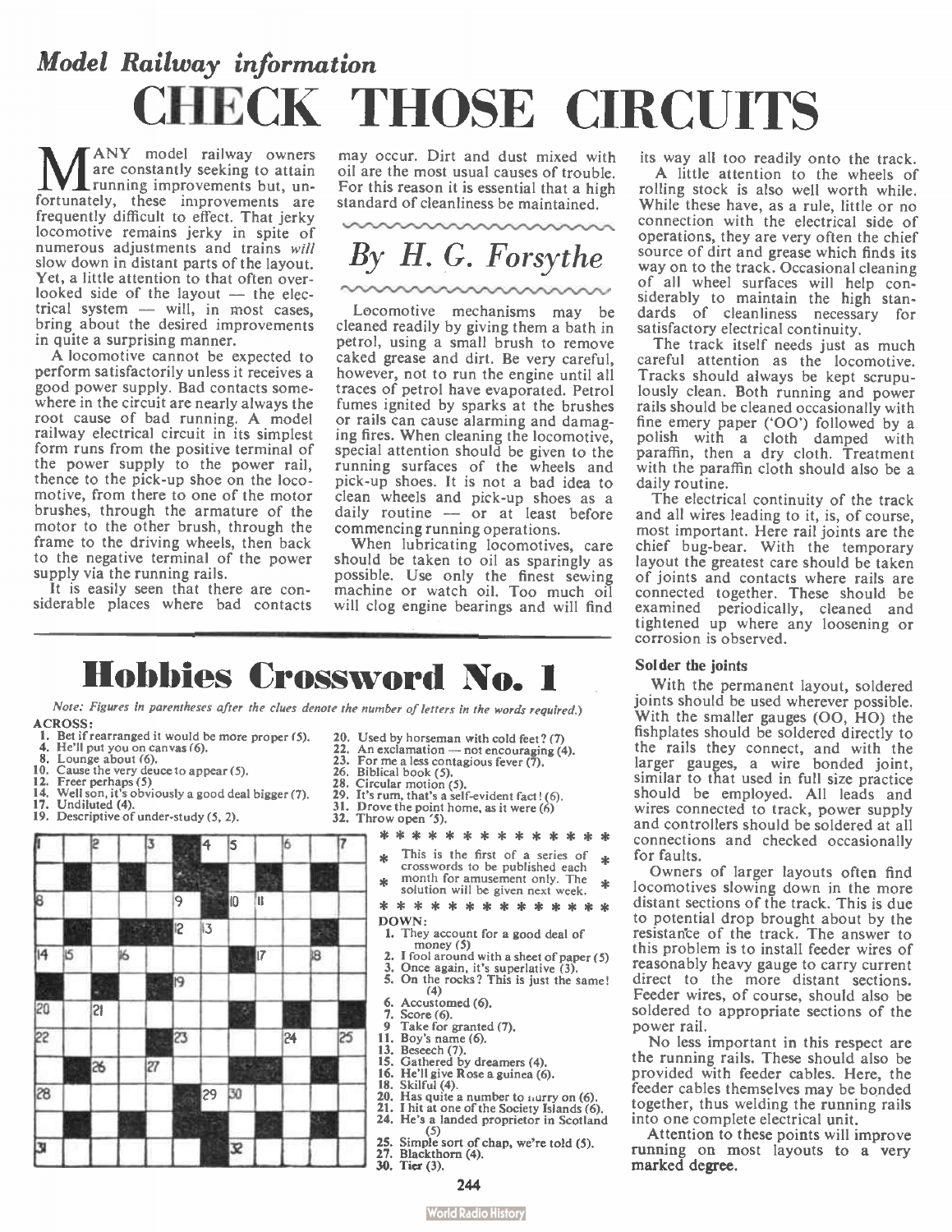## In the Workshop Serviceable Woodwork Joints

THE seven joints illustrated here<br>nay be used for new projects<br>or for repairing loose joints in<br>existing furniture. The examples shown HE seven joints illustrated here may be used for new projects or for repairing loose joints in are simple enough for the amateur to tackle, requiring the use of tools usually found in the handyman's kit.

Fig. 1 shows the method of fixing or repairing a rail by means of dowels. Legs of chairs, small tables and stools are often secured by this method, providing there is sufficient thickness of wood to allow for the dowels.

The essential point in constructing this joint is accuracy in marking out. Test for accuracy by using dividers before commencing to bore the holes. Mark the centres with a punch before using the drill.

### Groove in dowels

The dowels are cut slightly short and a groove made in the side of each one. This is to allow for the escape of air and excess glue. Coat the end of the rail and the face of the leg with glue before assembling and tap home the parts with a mallet. To prevent damage to the wood the blow may be cushioned by means of a waste piece.

The joint in Fig. 2 consists of a mortise and tenon, strengthened by a single dowel driven right through. It is useful when making or repairing a framework for a small door. Much of the cutting may be done with a tenon saw, the waste wood being removed by means of a chisel. Since the dowel goes right through there is no need to groove in this case.

To assemble the joint, first coat with glue and cramp up the mortise and tenon. When dry, the hole for the dowel is drilled and the dowel tapped home. The ends should be planed or glasspapered flush.

A picture frame is strengthened by the method shown in Fig. 3. First glue and cramp the corner together, then with the corner still in the cramp make a saw-cut deep enough to take a piece of wood approximately  $\frac{1}{16}$ in. thick. Use a tenon saw for this purpose and make sure by trying it out on a waste piece of wood, that the sawcut will receive the piece of thin wood. Glue it in position and trim off the excess when dry.

Small table-tops may be strengthened by attention to the corners of the framework as shown in Figs. 4 and 5. In Fig. 4 a block is glued and screwed in the corner while in Fig. 5 a dowel is inserted across the mitred joint.

For a quick repair it is often possible to use metal brackets as shown in Figs. 6 and 7. The screws should be countersunk in both cases. (M.h.)



# Fretwork Corner Bracket



**C** NLY three pieces of  $\frac{1}{4}$  in. wood<br>little bracket. The shapes are<br>shown full size on page 255, and all you NLY three pieces of  $\frac{1}{4}$ in, wood are required for this attractive little bracket. The shapes are have to do is to trace the patterns and

transfer them to wood by means of carbon paper.

Glue the three pieces together and strengthen them by adding fretpins or countersunk screws. Leave the bracket in the natural wood and finish off by giving two or three coats of clear lacquer.

There are several methods of fixing to the wall, but we recommend a single countersunk screw driven in under the shelf. Use a Rawlplug in the wall and you will be able to remove the bracket quite easily. (M.p.)

|    | * * * * * * * * * * * * * * *                                          |     |
|----|------------------------------------------------------------------------|-----|
| _* |                                                                        |     |
|    | The free design to be given with $\star$ Hobbies Weekly next Wednesday | $*$ |
|    | $\star$ will be for a sturdy ironing board, $\star$                    |     |
|    | $\star$ 12ins. wide. Just the thing for $\star$                        |     |
|    | $\star$ mother.                                                        | ∗   |
|    | * * * * * * * * * * * * * *                                            |     |

### **World Radio History**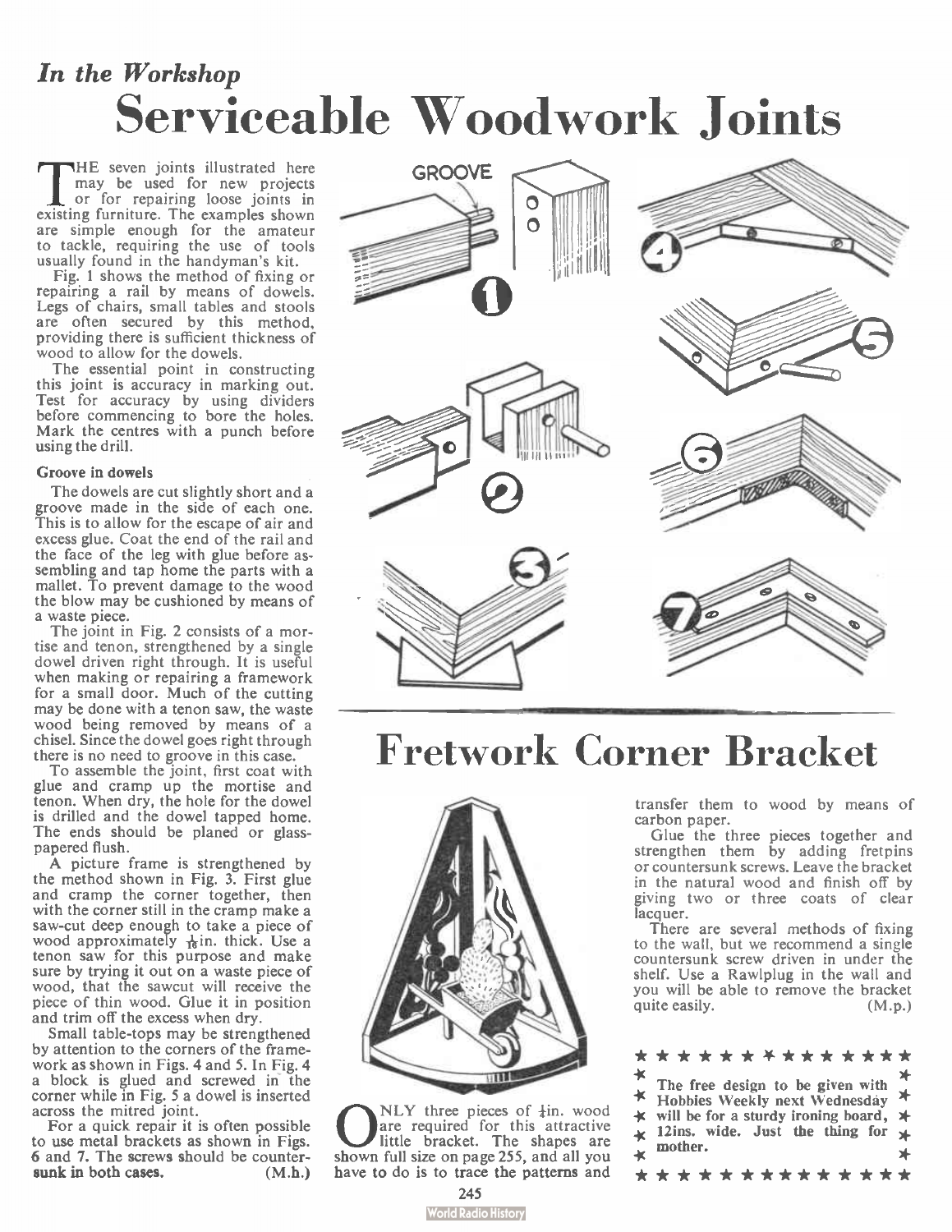# HINTS MAKE AN ENCYCLOP **EDIA**

**HELPFUL advice and useful hints**<br>are included in these columns<br>found in the corner of a page, following ELPFUL advice and useful hints are included in these columns every week. Many a tip is to be a principle article, or you may find them in the Replies to Readers' section where expert guidance is offered in solution of problems. Recipes and formulae are always appearing.

Usually, the main articles attract first attention, and it is only when we want a particular recipe that we remember seeing it in some issue, starting a frantic search through piles of back numbers. Filing in a box is helpful, but unfortunately, every single item in the paper cannot be listed in the contents panel, so each issue has to be examined. Here, then, we have the basis of an entirely new hobby which will prove of ever



increasing value as the collection accumulates. Let us make our very own encyclopaedia from the hints and subjects of personal interest, using the same workmanlike precision required for the construction of a model.

Taking the smaller hints and tips first, the most methodical way of collecting these is to cut them out, sticking them on small record cards. Each hint must be mounted separately; and given an appropriate title to permit alphabetical filing. Record cards, 3ins. by Sins. may be bought quite cheaply at any stationers. Make small tabs from double paper-gumstrip for marking the alphabet. Obviously, you will require one card for each letter, and all titles beginning with the same letter are placed behind the index guide card. Note that these tabs must be spaced for easy reference, and not stuck in the same position on every index card.

Moreover, if cutting out a hint will interfere with the text of any article in the paper, it is quite an easy matter to write out the information on one of your small cards.

You will also need a box of some description to hold the cards. You may, perhaps, be able to beg a small box for the purpose and an empty shoe box will house many hundreds of cards.

Once you have made the collection, it is an easy matter to refer to the alphabetical file for the hint or tip you seek, and it will save much time and patience.

With the longer articles, with drawings of gadgets, toys, or what you will, small record cards will not serve the purpose. We can use the same idea, however, making a loose-leaf indexed file. This can be made quite easily from foolscap size manilla folders measuring 13<sup>1</sup>/ins. by 9ins., obtainable at the stationers. Seven of these folders

will be required, each one being cut into cards  $6\frac{3}{4}$ ins. by 9ins., providing twen-ty-eight leaves, one for each letter of the alphabet and two for the covers. There are stock sizes of loose leaves ayailable, and to fit the size quoted you would need pages<br>measuring 8<sup>1</sup>ins. by  $measuring$   $8\frac{1}{2}$ ins.  $6\frac{3}{2}$ ins.

The cards will require some reinforcement against wear and tear, so a strip of paper-gumstrip is attached down one edge where the holes will be punched for binding the loose leaves together. On the right-hand edge, a tab is attached as on the smaller cards, prepared from a double piece of paper-gumstrip. Again, these tabs are lettered alphabetically and must be attached in appropriate positions on the cards, so that each letter can be clearly seen. Reference to the sketches will indicate the method to adopt. It only remains for the loose leaves to be inserted to complete the file. If the pages are bought ready cut and punched, the cards must be also punched to correspond. It is unnecessary to buy a large quantity of paper at first, since this can be acquired as your collection proceeds.

Fastening the pages together can be done in many ways. The simplest is a length of cord, tied in a bow at the top but there are several types of fasteners on sale at prices to meet every pocket. There are screw fasteners, like a thin bolt with a thin round nut, hollow screw fasteners, ring fasteners and some very cheap patent fasteners which will



extend as the file grows. Your stationer will be able to assist you with these.

You will be surprised how quickly these files will grow, and how much you will come to refer to them. Tips and hints from all sources may be included from books, newspapers, magazines, or from some kind friend. The knowledge will always be ready to hand, and it is by these means that many successful books have been written.

Finally, the hobby can be extended to cover any type of interest, provided a suitable indexing arrangement is made. One section could be devoted to photography, another to chemistry or stamps, and so on. For those readers who are still students, it is worth while considering the possibility of making, say, history notes on record cards. When revision time comes along, all you have to do is to take out your little cards. They are very handy for the pocket and you could do some revision in the train or bus.

### **Rear Light 'Wrinkle'**

W TH cycle rear-lamps, where<br>light on or off, rusting of the<br>thread can be a real nuisance — and **7**ITH cycle rear-lamps, where half the case rotates to put the light on or off, rusting of the rain gets in very easily. The trouble, however, can be overcome by cutting a slice from an old inner tube and fitting it over the joint. The tubing is just the right size to hold nicely in position, but not so tight as to prevent the movable half from turning. The rubber keeps out moisture and prevents rusting. (H.A.R.)

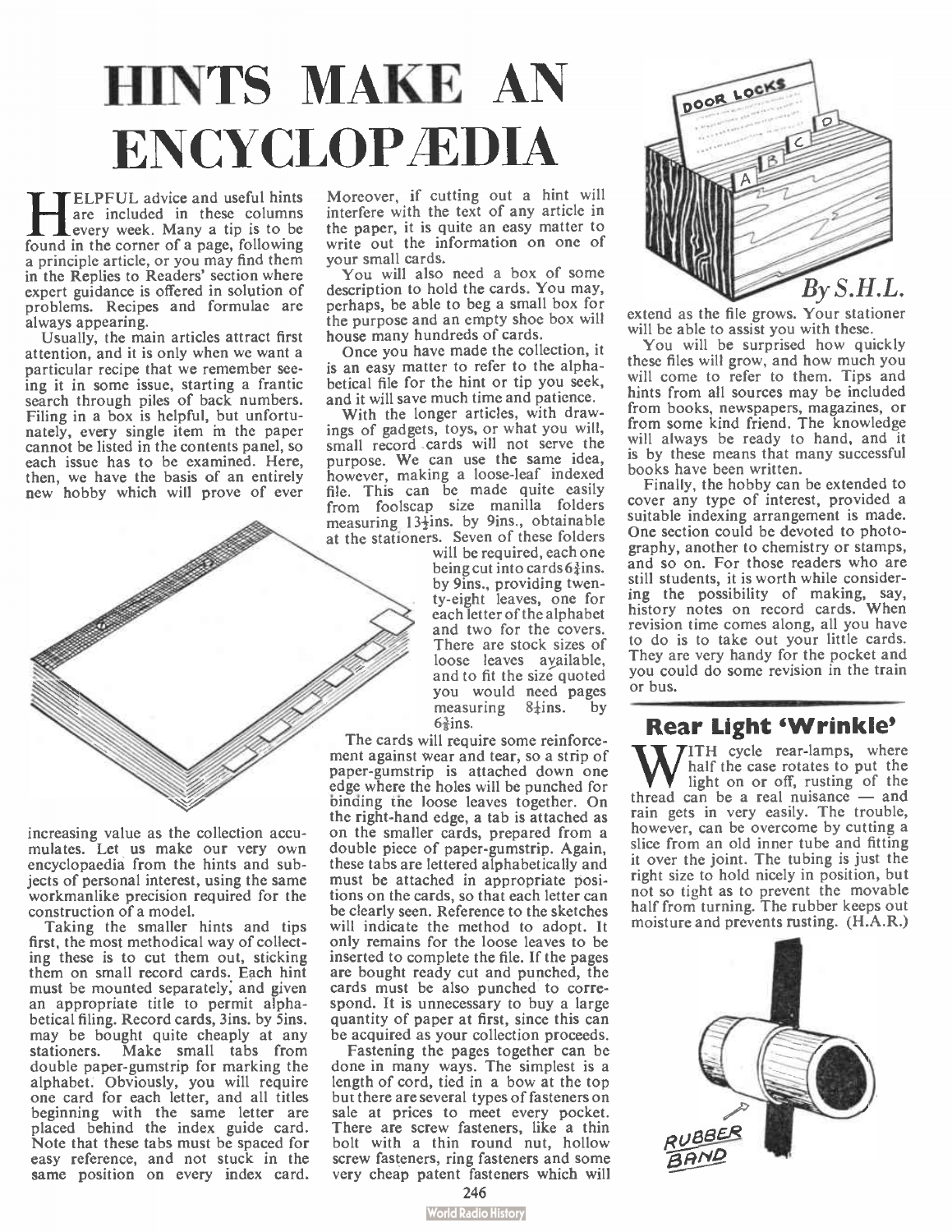

THIS useful kitchen article is just<br>the thing to hold brooms, and if<br>required, the household mop.<br>Screwed to the wall it is out of the way, HIS useful kitchen article is just the thing to hold brooms, and if required, the household mop. and keeps these domestic cleaning articles to hand when needed.

Dealing with the mop first, many readers, doubtless, use the common kitchen pattern, and this can be held in the rack mop head downwards, a pail or similar vessel being situated beneath for the head to rest in. For some households, however, the usual type of mop has too

### Strips of rag are cut to an approxi-mate length of I5ins., and have a slot about 1in. long cut in their centres to slip over the broom handle. Squares of material can be also utilised, slotted at their centres, and cut into strips, the cuts finishing some 2ins. short of the slots. Push these over the handle and press down until they fall over the disc,

Make this useful kitchen fitment says W.J.E.

as shown at Fig.  $2(A)$ . About 1yd. of strong string or cord will now be required. Double this and tie at roughly the centre, as at (B).



Now glue the pegs in their respective holes.

When fixing the rack to the wall be sure the height is such as to allow the broom handles to hang clear of the floor, and the handle of the mop to reach the lower pegs, while its head remains in the pail, which will presumably be on the kitchen floor. Should a mop not be required in the household, the lower two pegs are so positioned as to accommodate a third broom. It may also be mentioned that there will still be room for a couple of screw hooks, one either side of the lower pegs, on which hand brooms could be suspended if required.

The finish of the rack is entirely a matter of choice. Often such racks are left plain, but plain wood quickly soils and spoils the appearance of the article. A coat or two of varnish would be





generous a head, and something smaller, which can be manipulated round the legs of heavy furniture, may be welcome. A simply made affair, the head of which can be composed of any pieces or strips of unwanted materials, is described below.

For the handle an ordinary broomstick can be employed. To one end of this a disc of thick hardwood is firmly fixed with a screw. Cut the disc to size given in Fig. 1, and in its centre, bore a hole halfway through to fit the handle. Glue the handle in and drive a screw, round-headed for choice, through disc into handle. Rasp off the edges of the disc, and glasspaper smooth. As the disc will have to submit to water, it will be wise to either creosote it, or coat it with two or three coats of enamel, or waterproof lacquer or varnish.

Draw the loose ends round the material, just below the disc and tie again, then draw the ends of the string over the disc, and tie round the handle as at (C). Cut the loop left and tie this also round the handle opposite the first one. Trim the ends of the mop roughly level before using.

For the rack a length of lin. deal board will be needed. Cut to dimensions given in Fig. 1, and where indicated, bore holes for the pegs between which the broom handles will sit. Wood dowelling  $\frac{1}{2}$ in. diameter will serve for these pegs, six of which are needed. Cut these to length given, plus 1 in. over for entering the board. Clean up the board with glasspaper and cut off the corner angles. For fixing the board to the kitchen or scullery wall, bore a pair of holes suitable to the screws employed.

 $\Delta$ <sub>R</sub>

Fig. 2

helpful, or better still, two coats of white enamel, so that the rack could then be easily cleaned with soap and water.

### BOTTLES AND CORKS

The prevent corks from being lost<br>or placed in a wrong bottle, tie<br>them to their respective con-O prevent corks from being lost or placed in a wrong bottle, tie tainers with pieces of string.

To protect a label from damp, varnish the bottle, allow the varnish to become tacky and press the label down on to it, then brush the label over with the varnish, which should extend  $\frac{1}{2}$ in.<br>hevond it all round. (R.L.C.) beyond it all round.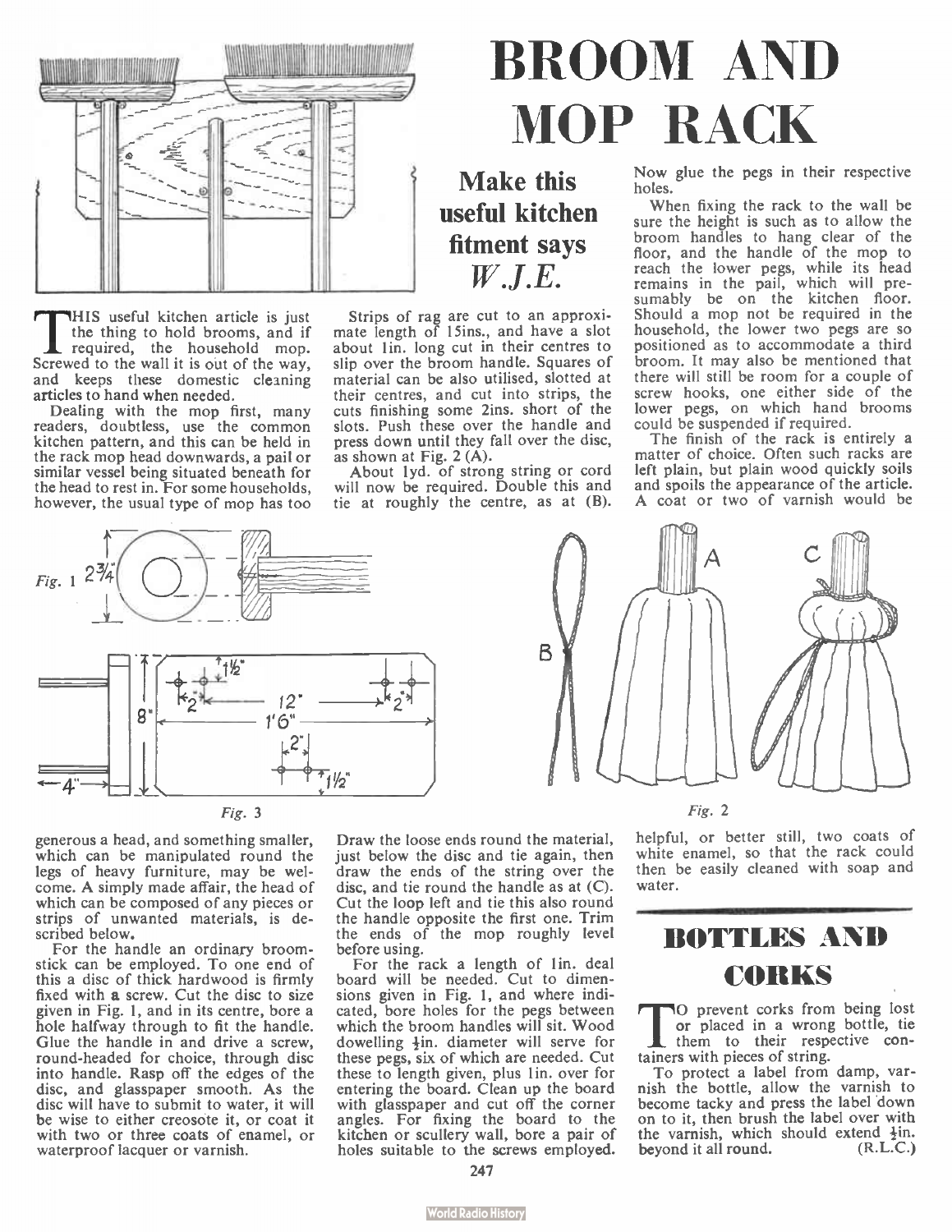# Novelty to make A CATGUT BAROMETER

This model is a simple glued-up<br>assembly which can be made in<br>obeche or similar wood. The parts<br>are cut from standard 3in, wide sheet HIS model is a simple glued-up<br>assembly which can be made in obeche or similar wood. The parts material.

Both the top and bottom are 6in. by  $3$ in. pieces cut from  $\frac{3}{16}$ in. sheet, the top having a fretted-out slot as shown in<br>Fig. 1. The ends are cut from  $\frac{1}{2}$ in. sheet, the holes being drilled first as in Fig. 2.<br>The sides are from  $\frac{3}{16}$  in. sheet. The large hole in end (A) should be opened out with a round file (or glasspaper wrapped around a pencil) to fit a small cork of the

size used in medicine bottles. The size of the holes in end  $(B)$  does not matter, as these are only air holes for 'breathing'.<br>The cabinet parts are assembled, less

The cabinet parts are assembled, less the top, as shown in Fig. 3, all joints being strongly glued. They can be pinned as well, but this should not be necessary.

The movement is made by marking out a 2<sup>1</sup>in. diameter disc on *in*, sheet as in Fig. 4, cutting out and separating into two pieces as in Fig. 5. The larger of these pieces is the suspended movement and the smaller is saved to fit later

to carry the scale. The edges of the movement piece should be well rounded with glasspaper as in Fig. 6.

A 6in. length of catgut is knotted at one end. Tie to this end a length of strong thread. Then pass the catgut through the hole in the movement piece, draw the knot tight against the wood and cement in place, see Fig. 7.

The movement is mounted in the case as shown in Fig. 8. The free end of the catgut is passed through a hole in a small cork which fits into end  $(A)$ . The thread is taken through end (B), so that the catgut is strung parallel to the base and made off by tying around a short<br>length of dowel. The position of the<br>movement should be  $1\frac{1}{2}$ ins. from the bottom of end (B), so that it will clear the slot when the top is fitted. Draw the catgut taut through the cork and make



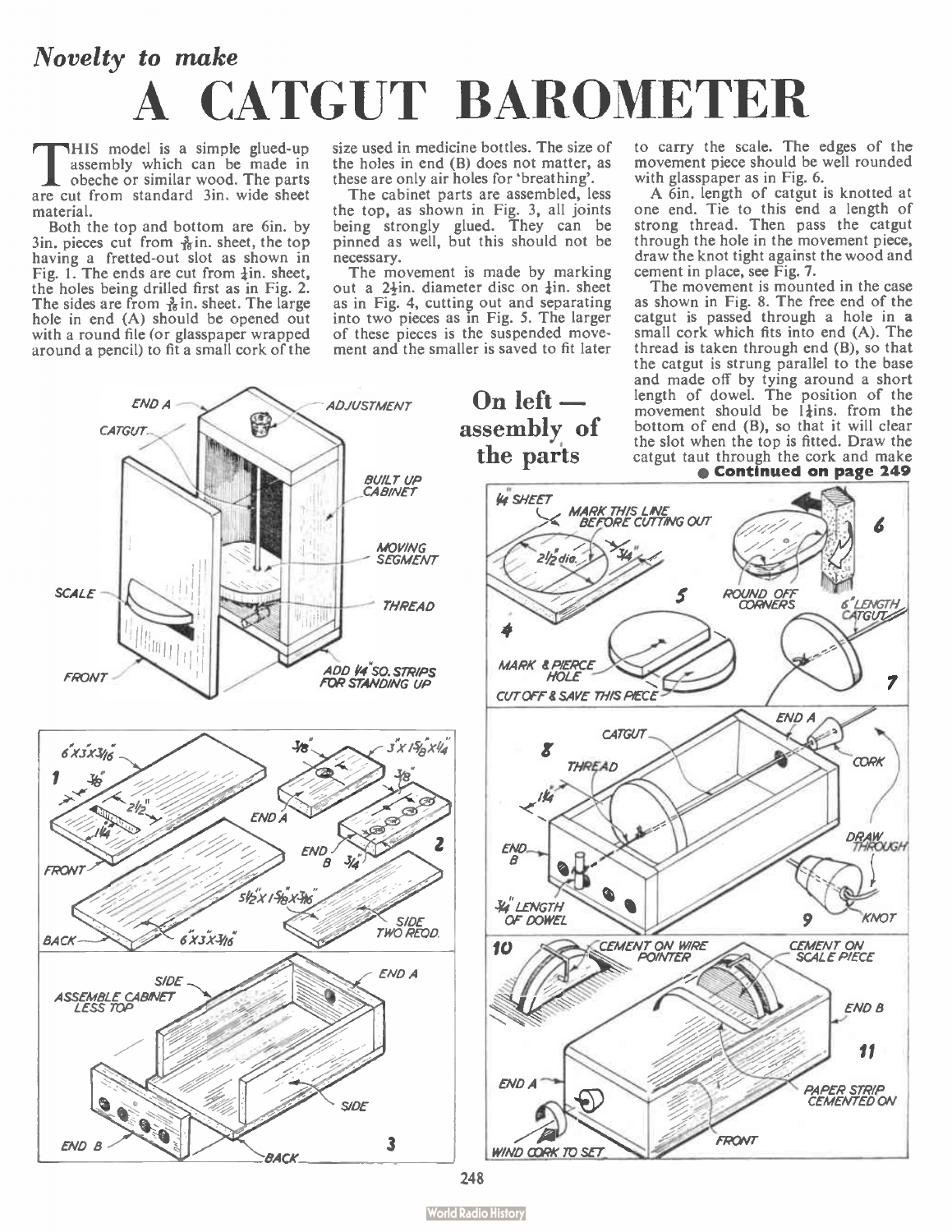

A <sup>N</sup> interesting project for a couple<br>a pair of these clongs, is the making of<br>providing an ideal form of footwear for N interesting project for a couple of spare evenings, is the making of a pair of these clog-type sandals, leisure hours at very small cost. They are particularly suitable for children. Off-cuts of birch were used to make the ones illustrated, and this wood is the best for the job, but other types of hardwood can be used with satisfactory results.

Draw round the foot on to a piece of thin cardboard, and cut out the shape

# Comfortable to wear SERVICEABLE WOOD CLOGS

Described by K. Blackburn

section is shown at (A) in Fig. I. When this slope is finished, work the shape at the front.

Make a saw-cut  $\pm$ in, deep across the top of the wood where the curve reaches its lowest point, and chisel towards the saw-cut from both sides. Finish to the correct shape with the chisel reversed. The clogs will be more comfortable if the top curve is hollowed slightly. (B, Fig. 1.) A cabinet scraper can be used for this purpose; the pressure of the thumbs bending the scraper slightly will

make the necessary hollow. The scraper will give a smooth finish to the wood.<br>Glasspaper the finished sole

Glasspaper thoroughly, rounding off all sharp edges. Remember that, when marking out the second sole, the cardboard tem-plate must be reversed. The completed sole is seen in Fig. 2.

Tack the front piece of webbing in position on one side, and try it over the foot before fixing the other side. Short lengths of elastic are sewn to the inner ends of the back pieces of webbing to allow for greater freedom of movement. Finally, stitch a length of elastic to the second piece of webbing to pass round the heel.



so that it can be transferred to the wood later.

Plane one side of the wood flat, and draw round the outline on this side. Saw round with a bow-saw, leaving a little waste for trimming. This is done with a spokeshave. Make sure that the edge is kept square with the planed surface.

Draw a line across the bottom of the wood to show where the heel starts, and saw along the line to a depth of  $\frac{3}{2}$ in. Cramp the wood to the bench and use the widest chisel you have to cut the slope. Reverse the chisel so that the sharpened side is downwards to finish off the hollow part of the curve. These slopes should be taken a little past the saw-cut at the sides, making a slightly rounded section. The reason for this is that it is very difficult to chisel a flat surface without scoring the wood with the corners of the chisel. The required

### • Continued from page 248

# A Catgut Barometer

off with a knot — see Fig. 9. Tension can be adjusted by pushing the cork in or pulling it out slightly.

The top can now be glued in place, making sure that the movement clears the slot. A pointer bent from thin wire (e.g., a paper clip) is glued to the movement and the scale quadrant (i.e., the piece saved from stage 5) is glued to the top close up to the edge of the slot, as shown in Fig. 10. A paper strip is cemented around the quadrant on to which can be marked a suitable scale. The assembled model should appear as in Fig. 11.

The barometer is actually designed to stand upright, so  $\frac{1}{2}$ in. square feet should be glued to end (B). The cork provides adjustment, since twisting the cork will

rotate the movement in the same direction. Start with the movement adjusted for a 'central' position (pointer at centre of scale). Place the instrument on a mantelpiece over a warm fire and leave for a while. The pointer should move right round to one side. This is the 'fine' side of the scale. Repeat by standing the instrument outside on a damp night, or in any damp atmosphere, and check that the pointer rotates to the opposite end of the scale — 'wet'. Then simply readjust to conform to the actual weather at the time — for instance; on a fine sunny day, twist the cork to set the pointer to 'fine', when the barometer should follow any subsequent weather changes. (R.H.W.)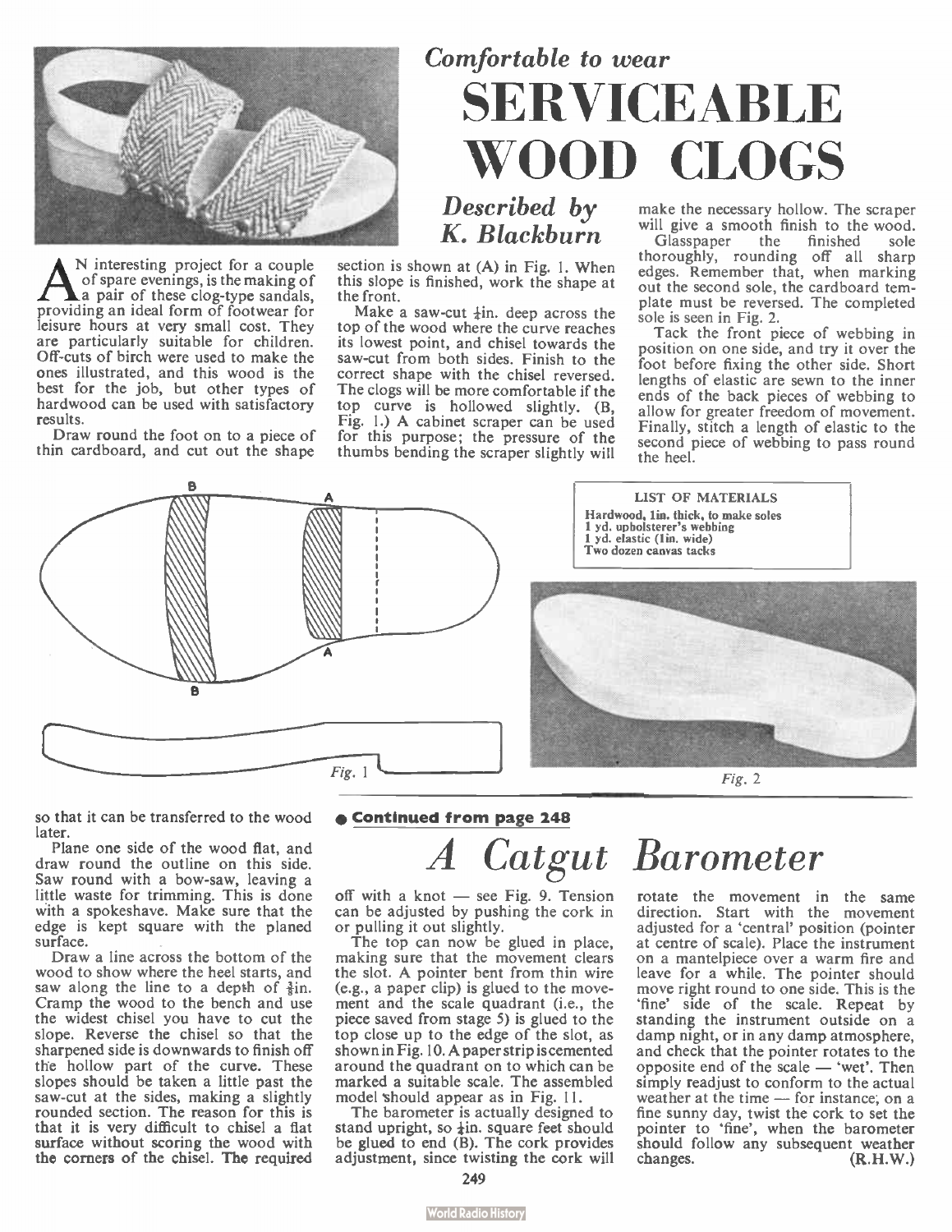

THIS week we will discuss com-<br>memorative stamps. Now this<br>subject is so vast that one could<br>fill a book on it, so we shall be able to HIS week we will discuss com-memorative stamps. Now this subject is so vast that one could touch only the fringe of it, leaving quite a lot for the reader to think about.

The first thing to consider is — What is a commemorative stamp? Here is the crux of the whole matter and the point about which there must be quite a variety of opinion. There are really two grades of commemorative stamps, (i) those which are issued to remind the world of some important event and (ii) those stamps that are issued solely to bring in some more money, the country issuing the stamps carefully digging up some obscure event just to satisfy their conscience and give a title to the set.

### A help to Collectors

A bona fide postage stamp is a piece of paper stuck on to a letter or packet indicating the sender has paid the fee for the service of carrying and delivering the letter or packet. Now a country knows fairly accurately how many letters, cards, parcels, etc., will be posted during a certain period. There will, of course, be times when many more than usual will be posted, such as Christmas, New Year and so on, but even these can be estimated. If, then, a country prints far more stamps than it is likely to use, the extra stamps will not have been printed for postal services but for some other purpose and the only sensible conclusion is they were printed to sell to collectors. Well up to a point this is understandable, and don't forget that the hobby depends upon it, because if it were not so, any collector sticking an unused stamp in his album would be depriving a citizen of the facility to post a letter. Unfortunately, there are some countries which are continually issuing a new set of stamps and printing vast quantities in excess of their legitimate requirements. They must have some excuse for these, and consequently they find the most trivial event to commemorate. There is a still more objectionable proceeding and that is the issue of a very small number of stamps, only supplying these from a few post offices. This means that only a few people can purchase them direct; others if they want them have to go to those who live in the favoured area, and there arises the chance to inflate the price.

As an example of a rather unnecessary commemorative stamp take the specimen, illustrated, that comes from Brazil. This was issued in 1937 to commemorate the ninth Brazilian Esperanto Congress. No other recognised anniversary was commemorated, not even the tenth or the twenty-first. Again, from the same country, in 1933, they issued a stamp in connection with the 441st anniversary of Columbus's departure from Palos, yet in 1942 the 450th anniversary, they took no notice



than the unused, this fact shows that the high priced stamps was not much used. When this set came out there was quite a lot of talk in the philatelic press about banning the set altogether. It was suggested that it should not appear in the catalogue. Now the demand for these stamps is such that they have risen in value very much.

Take a piece of paper and a pencil and write down all the different kinds of commemorative stamps that come to your mind; different kinds, not different stamps, because if you wrote down the latter you would have a very long task. If you have thought at all then you will have come to the conclusion that these commemorative stamps can be very



To commemorate the 9th Brazilian Esperanto Congress

of it. To us, surely, this would seem a far more important anniversary.

Then there is another type of commemorative issue and in this case it was this country that gave cause for a certain amount of misgiving among the collectors. The type referred to is the issue of a stamp of such high value that in order to procure it a collector must dip quite deeply into his pocket, yet the occasions when the stamp will be postally used are few and far between. The issue in question is, of course, the 1948 Royal Silver Wedding. For each region there was a low value stamp such as would be used on a letter, that was a very welcome addition to the album, but only one other stamp was issued from each region and that value was in the region of £1. The Falkland Islands Dependencies had a  $2\frac{1}{2}d$ . and a  $1/$ stamp, seven others had 5/- as the highest value and the others were right above that. You will see if you look at the catalogue that the used specimens are in nearly every case priced higher

U.S.A. Electric The 1933 'Wilberforce'<br>Light's Golden issue of Sierra Leone issue of Sierra Leone Jubilee 1879-1929

> useful indeed, for a very great number of them were issued to commemorate some important event such as the birth or death of a famous explorer or inventor, and consequently you, as a stamp collector, will have brought to your notice something which the noncollector misses. As an example, look at the Sierra Leone stamp, the one illustrated showing a native throwing off his shackles with the dates  $1833-1933$  – what an excellent design with which to commemorate the abolition of slavery! The 3d. value of this set shows a picture of a native carrying a fruit basket, but it has the words 'Centenary of the abolition of slavery and of the death of William Wilberforce'. The date 1833 and the name should both be remembered.

> Another commemorative worth remembering is the U.S.A. stamp of 1929 which is also illustrated, and on which you see the dates 1879 1929 and a picture of Edison's first lamp and the words 'Electric lights golden jubilee'.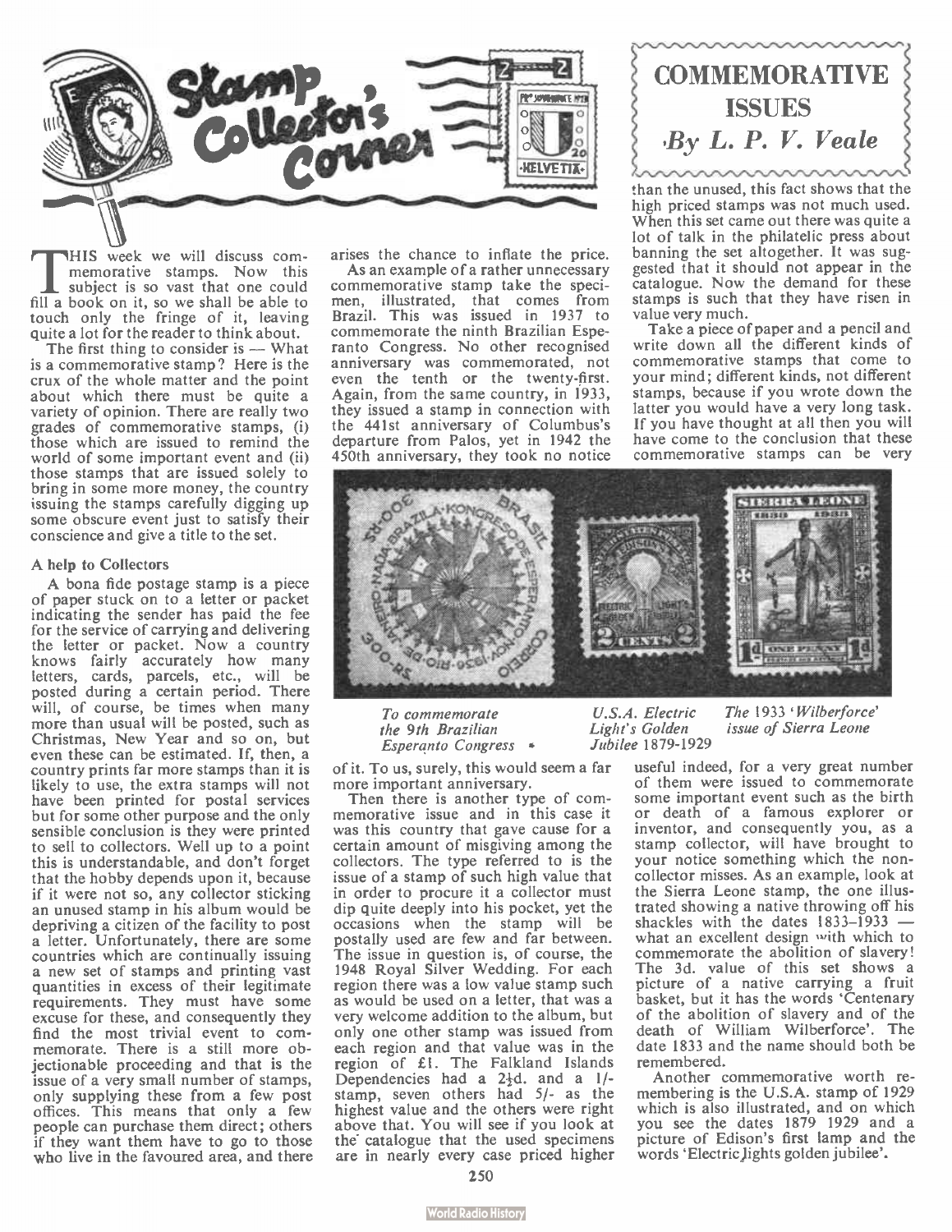



# LS PA 2-4 HOUR LACQUER VARNISH • WOOD STAIN

Paint, Stain or Varnish whitewood furniture with Valspar which produces a brilliant, smooth finish proof against boiling water, alcohol, petrol, oil and grease.

No knotting, priming or undercoating required easily applied coat-over-coat. Dries in 2-4 hours.

Fill in coupon below for full details of the Valspar range



\_\_\_\_\_\_**\_** 

GOODLASS, WALL & CO.. LTD. 179/185 AC.I Great Portland Street, London, W.1 NAME Please send me a free copy of the Valspar Handbook giving full details of all Volspor Paints.

BLOCK CAPITALS ADDRESS

 $\cdot$ 

ı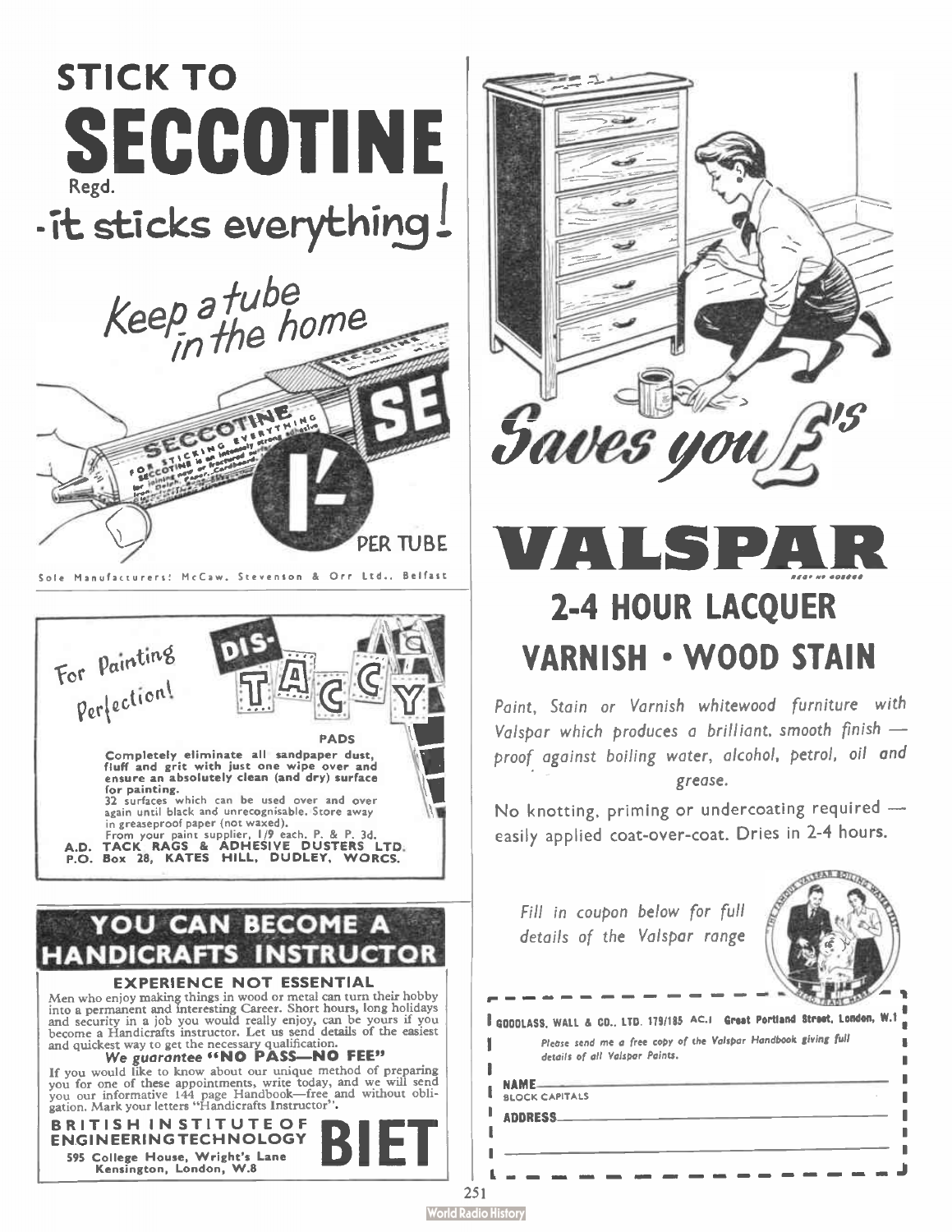

### Rust in Iron Tank

PrHE inside of our galvanized cold 1 water storage tank has rusted. Is there any means of removing this and preventing its recurrence?  $(H.W. \rightarrow Blaenau Ffestiniog)$ .

Blaenau Ffestiniog).<br>**Y**OU should empty the tank and dry.<br>**X** Remove rust with a vigorous rubbing with a wire brush and dust out. Now apply two coats of lime white, prepared thus :—slack quicklime with water to form a thick cream, add a little glue dissolved in hot water, and + pint linseed oil to each gallon of the wash. Thoroughly mix and rub well into cracks and crevices. When dry, apply a second coat and let that dry, too, before filling the tank with water.

## •

Rabbit Society Officials<br>**COULD** you tell me the address of a<br>**C** Rabbit Society which would be the equivalent of The Kennel Club for dogs, and also the addresses of some Angora<br>Rabbit Societies?(J.D.—Bridgend).

Rabbit Societies?(J.D.—Bridgend).<br>THERE are numerous societies and<br>Clubs up and down the country. It would be advisable for you to write for full information concerning them to the Secretary, British Rabbit Council, 273 Farnborough Rd., Farnborough, Hants. As to the addresses of Angora Rabbit Societies, the following will, doubtless, be what you require:—British Angora Rabbit Society, Secretary, Mrs. B. A. Pratley, 43 Willow Crescent, Willowbank, Denham, Bucks., or Universal Angora Rabbit Club, J. Holmes, Esq., The Lodge, Cooks Lane, Marston Green, Birmingham.

•

**Removing Enamel from Cellulose**<br>*I WISH to remove some enamel which*<br>*I has been painted over the cellulose on a* car bonnet. Some of the paint has flaked off and the cellulose underneath looks in pretty good condition. Can you suggest anything that will remove the paint without harming the cellulose? Both paint and cellulose are black.  $(C.H.$ —

E.C.1).<br>TT is rather a delicate operation<br>Twithout damaging the cellulose beneath, as most solvents will remove both. Try turpentine or ammonia on a rag and rub gently until the varnish softens and can be scraped away with a chiselshaped piece of wood to avoid scratching. If the cellulose beneath shows signs

of being softened, wash away with plenty of clean water. It may prove a rather tedious job and it would be wise to test matters first on a small and inconspicuous part of the bonnet.

### Brick Coal Bunker

T HAVE about 400 bricks to build up as **part of a coal bunker. How much** cement and sand would I need, please, and is it necessary to add lime to the mixture? What are the proportions of sand and cement for a smooth finish for odd jobs around the house  $-e.g.$   $$ mending cracks in crazy paving, repairing sides of drain and filling in round sash windows outside?  $(R.W. - Long)$ 

Crendon).<br>A GOOD mixture both for mortaring  $A$  the coal bunker, and filling cracks is:—1 part cement to 2 parts damp builders sand; no lime necessary. Quantities for the coal bunker, allowing a thickness of +in. mortar, are 2 cwts. cernent and 5 cubic feet sand.

**Renovating Book Covers**<br>**I** SHOULD be grateful if you could advise me how to renovate a set of old text books which have badly faded covers. The covers appear to be covered with linen and are embossed and titled in what appears to be gold foil.  $(E, D, -W$ are).

appears to be gold foil.  $(E.D. - Ware)$ .<br>The books are probably bound with<br>I bookbinder's cloth. This can be renovated with the following, rubbed on gently with a sponge. Beat up the white of an egg into a froth, and allow to stand overnight. In the morning pour off the clear liquid and use as above. If the cloth is faded it cannot be dyed without danger to the cover, but a coat of thin shellac varnish, after the above treatment will freshen up a lot.

•

**Wallpaper Remover**<br>In SHALL be glad to know if there is any way to remove wallpaper which has been painted over.  $(H.J.-Southampton)$ .<br>
THE paint can be removed by **L** brushing on the following made-up<br>solution of 2 lbs. washing soda in 3 gallons water, thickened with lime, dissolved in hot water. The paper will disappear as well, or at least most of it. Use a fibre brush, not a bristle one, and when the plaster is clean of paper, wash over with a diluted caustic soda. The

### $\star$  \* WORTH KNOWING  $\star$  \*

☆

When laying Lino ☆

- ☆ WHEN laying lino the average  $\gamma$ <br>man usually has to stop to
- $\leftrightarrow$  scratch his head when confronted  $\leftrightarrow$ with odd-shaped corners and pro-
- $\leftrightarrow$  jections. A length of solder will  $\leftrightarrow$ come in handy here. Bend it round
- $\forall$  to the shape it is desired to fit, lay  $\forall$ it on the lino and trace the outline<br> $\frac{1}{22}$  with a sharp point. Cutting away
- 
- **the waste is then easy and ensures**<br> $\frac{1}{22}$  a neat job.  $\overline{\Leftrightarrow}$  a neat job.
- \* \* \* \* \* \* \* \*

process is rather a messy one, and if a little more expense is not objected to, a proprietary brand of paint remover, such as can be bought at most oilshops, is preferable.

### à.

**FRENCH POISH DEFECT**<br>I HAVE french polished a table and<br>I find that anything left on it overnight leaves a mark as it sticks. Can you give me a remedy ? ( W.S.—Portslade).

nONTRIBUTING causes towards the trouble lie in an excessive quantity of oil having been used, failure to work each rubber dry before re-charging, and the use of methylated finish instead of methylated spirit. Should it happen that bleached shellac has been used, quite possibly the moisture in it was not properly dried out. We fear nothing can be done except leaving the polish to harden itself, which it will do in time.

**Staining Pigskin**<br>*HAVE some white pigskin and would* I like to stain it blue. Is there any possibility of a dye, if so, could you give<br>me any information? (S.S.—Dinnington). me any information? (S.S.—Dinnington).<br>
YOU should buy some of the dye<br>
I known as Soluble Blue, from a laboratory furnisher, or through your dispensing chemist, who can order it from British Drug Houses Ltd. Dissolve enough of this in hot water to produce a deep blue solution. Dampen the leather so that it is wet through to the flesh side, and then brush the dye solution evenly on. Allow to dry and buff with a soft cloth. A point to be remembered in shade judgment is that the wet pigskin will appear much darker than when dry. Allowance should be made for this. Should the dye appear to go on patchily, fine grease films are present. A trial should, therefore, be made on a small piece. The grease films are removable by sponging with dilute detergent, followed by rinsing.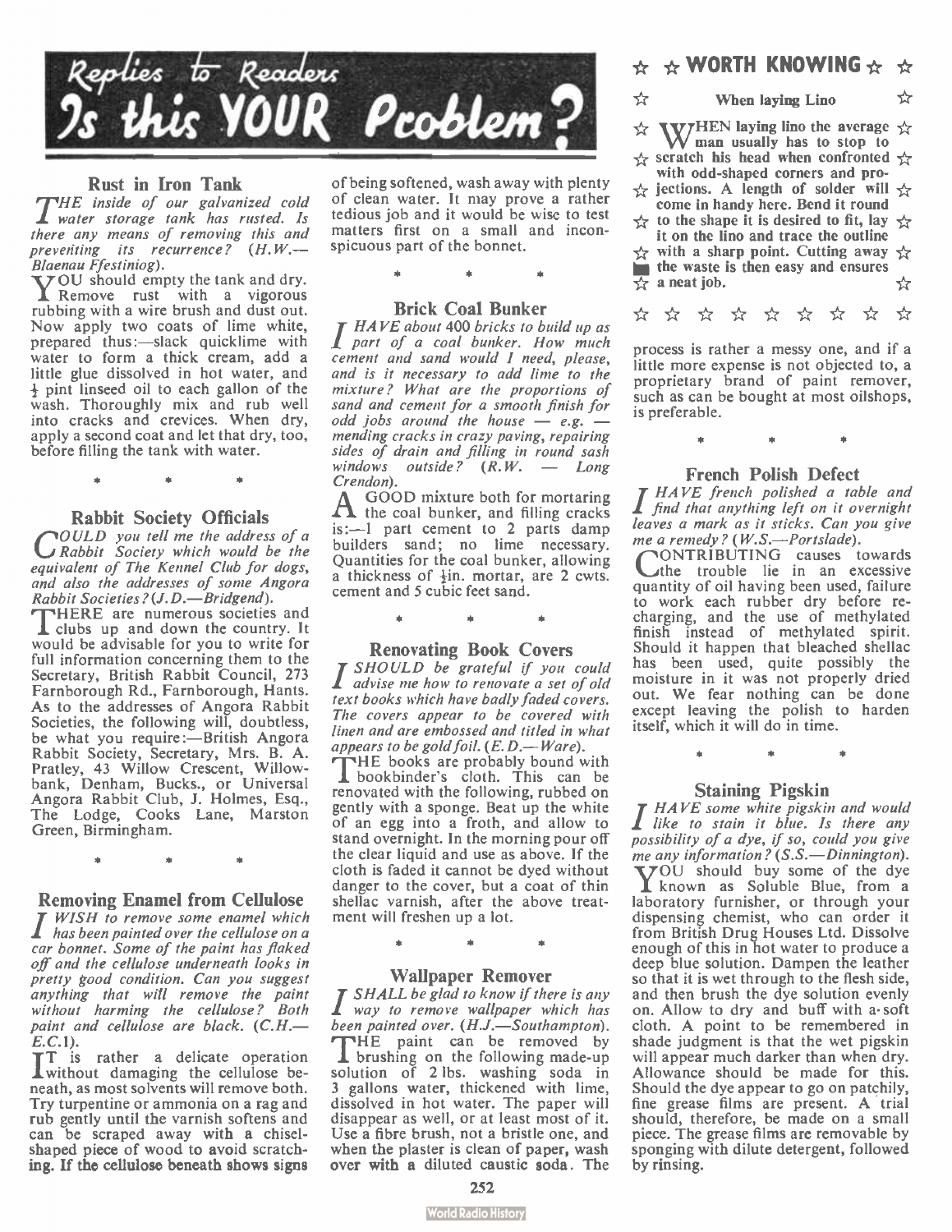# NEW! THE EASY PRACTICAL WAY learning RADIO · TELEVISION · ELECTRONICS

### COMPLETE EXPERIM:NTAL COURSES IN RADIO ENGINEERING and SERVICING

An entirely new series of courses designed to teach Radio, Television and Electronics more quickly and thoroughly than any other method. Specially prepared sets of radio parts are supplied and with these we teach you, in your own home, the working of fundamental electronic circuits and bring you easily to the point when you can construct and service radio receivers, etc.

With these outfits, which you receive upon enrolment and which remain your property, you are instructed how to build basic Electronic Circuits ( Amplifiers, Oscillators, Power Units, etc.) leading to designing, testing and servicing of complete Radio and Television Receivers.

COURSES FROM 15/- PER MONTH



associated with "His Master s Voice", Marconiphone, Columbia, etc.



78a New Oxford St., W.C.1 Phone MUSeum 2975) 87 Old Broad Street, E.C.2 (LONdon Wall 4375) 81 Streatham Hill, S.W.2 (TULse Hill 8796)

> GLASGOW 326 Argyle Street (Phone CENtral 5042)

HULL 10 Paragon Square (Phone 32959) SOUTHAMPTON 134 High St. (Below Bar) **BRISTOL** 30 Narrow Wine Street NEWCASTLE 42 Dean Street HeadOffice& Factories — HOBBIES LTD, DERE HAM, NORFOLK

Lesson Manuals · Experimental work includes construction of Basic Oscillators, Amplifiers, Deflectors, Power Units, I, 2 and Multi-valve TRF and Superhet receivers.

### " POST THIS COUPON TODAY

To E.M.I. Institutes, Dept. 31, Grove Park Road, London, W.4. Please send me your FREE book on Practical Courses

I an 9 IC74.

NAME

Beginner's Radio Course • Advanced Radio • Short Wave Technique

ADDRESS

THE LA TEST SENSATION

in the

International Handicrafts Exhibition

Olympia

were our Plastic Moulds

for Wall Plaques for plaster casting

Prices 1/3 to 5/- each Rubber Moulds from 1/- each Illustrated catalogue 9d. S.A.E. for list TRADE ENQUIRIES INVITED

F. W. NUTHALL 69 St. Mark's Road HANWELL, LONDON, W.7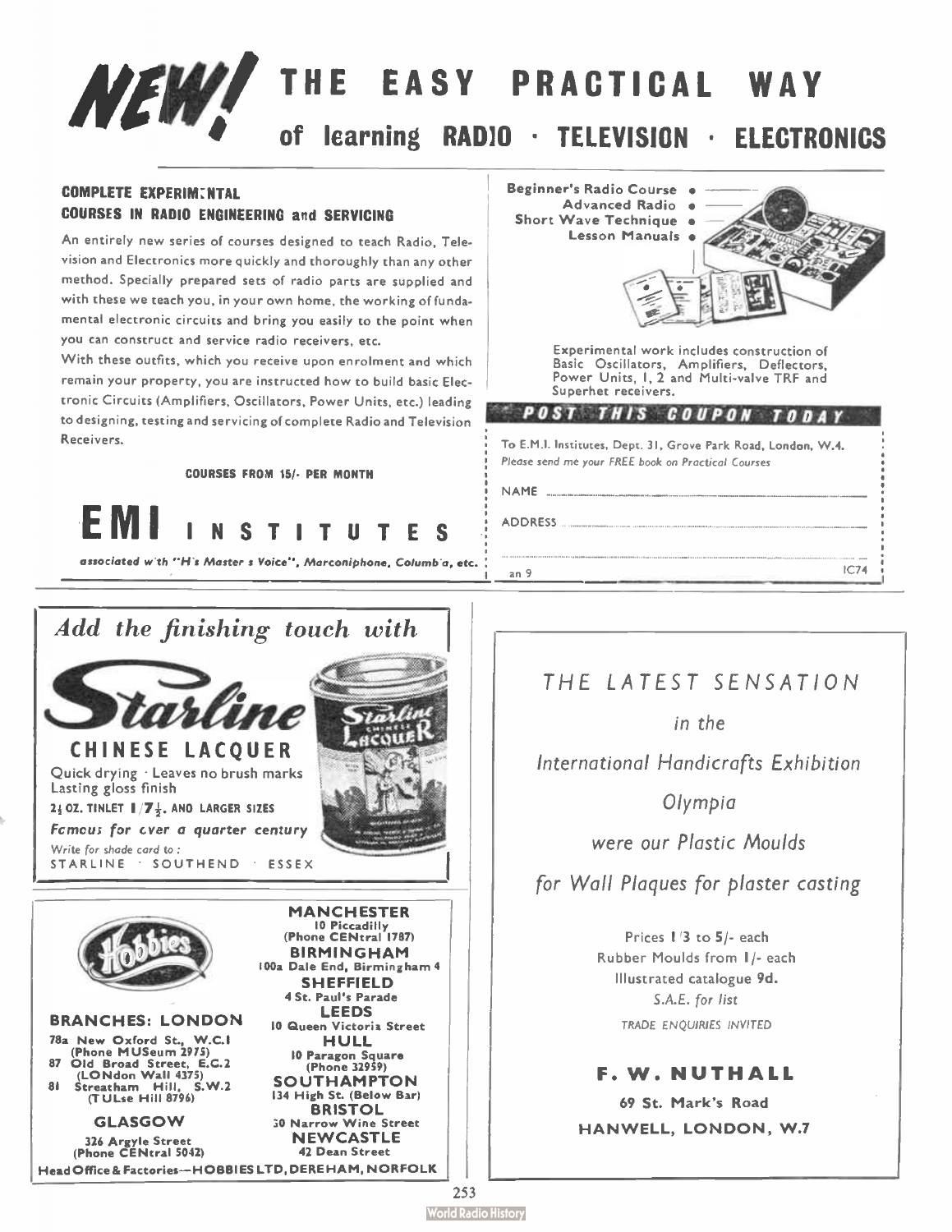

STAMPS FREE — Empire Packet including Pictorials and Victorians with approvals. — Robert J. Peck, 7A Kemp Road, Bournemouth.

 $100$  DIFFERENT stamps free! Request  $\frac{1}{4}$ d. upwards discount approvals. — Bush, 53 Newlyn Way, Parkstone, Dorset.

### **I MUST GET**

... the EXTRAORDINARY Home-made<br>GADGETS MAGAZINE . . EVERY GADGETS MAGAZINE . . EVERY MONTH it fully describes OVER FIFTY ingenious gadgets, devices and novelties I |<br>CAN MAKE • I'll get it at W. H. Smith's<br>etc., or send 1/3 direct to:—

Home-Made GADGETS MAGAZINE (26) Kingsbury, London, N.VV.9 • 10 /- buys the HUGE 1957 Gadgets Annual e

For wood, card, plastic, leather, metal, etc.





C o m pie te transmitting and Receiving ap pare tus for

persons.

 $\sim$   $\sim$   $\sim$   $\sim$   $\sim$   $\sim$   $\sim$   $\sim$ 

 $639$  $\overline{\mathcal{L}}$ 

Communicate at distances of a few yards, room to room, or will adapt for use up to a

**CASH** WRIST WATCHES FRONT AND BACK  $59/6$  FRONT AND BACK LADIES OR GENTS MODELS 'AIRCRAFT' shock resisting wrist watch. Fitted accurately

Exerce pin-lever movement.<br>
Written guar, Cases are<br>
REAL GOLD PLATED all over, dials are silvered<br>
with gilt raised figs, and hands. Send only 2/6 for<br>
packing & registration, bal. 18 fortnightly payes.<br>
3/8. CASH, on str

I0/- extra. Matching bracelet 12/6 extra. Luminous 6/6 extra. Lists, Watches, Terms.

**AMAZING**<br>GOVERNMENT SURMUS NEW TELEPHONE INTERCOM **MOBILE OR STATIC** ONLY 12/ <sup>11</sup> POST ETC.

mile, from buildings or over<br>country, Self-voice generat-<br>ing at normal telephone<br>strength due to scientifically wound coils and armature. Sensitive diaphragm. No batteries or electricity—it just works! Send 12/11, post 2/1.<br>electricity—it just works! Send 12/11, post 2/1. Ready for use in 5 minutes. Headquarter & General Supplies Ltd. (HOBW/41), 196-200 Coldharbour Lane Loughboro Junction, London, S.E.5

GENUINE Swiss Musical Movements. The best and largest selection of tunes in the country, lowest prices 16/3 each. Genuine Thorens Movements, 22/9 each. All guaranteed. P & P. 9d. extra on all orders. — Richardson & Forder, HW. 5 Chapel Place, White Hart Lane, London, N.17.

 $£12 - 5 = 0$ 

### TREADLE OR MOTOR FRETSAWS

Whatever the handyman or craftsman is cutting or making, one of Hobbies Fretmachines will help with the job. For toy making, fretwork, model making, it provides easy and speedy cutting in all kinds of material. A pleasure to use, a factory for output, a lifetime of service.

Obtainable at any Hobbies Branch or good class ironmonger or hardware stores. Or carriage paid U.K. from:

**ADAINTSPRAYING' HANDBOOK. Covers<br>A Car, Industrial & Flock Spraying. 3/6, post**<br>4d. Catalogue of our Cellulose and Paints and all<br>Allied Sundries 2 $\frac{1}{2}d$ . — Leonard Brooks Ltd.,<br>81 Oak Road, Harold Wood, Essex.

**LEARN** it as you do it — we provide practical equipment combined with instruction in Natuo, Television, Electricity, Mechanics,<br>Chemistry, Photography, etc. — Write for full<br>details to E.M.I. Institutes, Dept. HW47, London, W.4

Classified advertisements are accepted at a cost of 6d. per word prepaid. Send P.O. with advertisement to Advertisement<br>Dept., Hobbies Weekly, Dereham, Norfolk

SWISS MUSICAL MOVEMENTS. Before you buy send 2d. stamp for our illustrated brochure. — Metwood Accessories ( Dept. HW), Church St.,

Wolverton, Bucks. (Trade enquiries invited).<br>10,000 FORMULAS. Trade se 10,000 FORMULAS. Irade secrets, processes. Remarkable 900<br>page book. Only few available. Money back<br>guarantee. 27/6 p. pd. — Stebbings, 28(H.B.)<br>Dean Road, London, N.W.2.

T ATTO() materials; postal tuition. Tattoo mark remover. S.A.E. — 61 Stanley Ave., Dagenham.



## OP SMOKIN

Any Man or Woman in the World May Now Stop Smoking Quick and Sure

### To Prove It. A Free Trial Package Sent Sealed to All Who Write

If you want to stop smoking, this should be just the thing you need. Simply send your name and address to Mr. Brian Hussey, Dept. HD/19, The Triumph Remedies, Exeter, and he will send, absolutely free of charge, a trial package of our remedy to show how it is used and how it will quickly conquer the habit of smoking, also full directions how to use it, free advice, and everything needed to aid you in overcoming the habit quickly and certainly. No matter what else you have tried or how many times you have failed, this time you will succeed. Please send name and address now — as this free offer may never appear again.

# **6! CRYSTAL**

Make the 'WINNER' crystal set—only a screwdriver and pliers required, only 6 screws to fit, no soldering. Kit of parts with building instructions<br>only 12/6 post free. Building instructions alone, 1/-.

Send P.O. 1/- or 12/6 to:—

BLANCHARD'S RADIO

(Dept. H2). 12 GAINFORD GARDENS, MANCHESTER, 12

### KITS for OLD TIME SHIPS

Hobbies range of Ship Models includes Elizabeth Jonas, Cutty. Sark, Victory, Mayflower, etc. Complete kits of wood, sail material, guns, pulleys, cord, etc., with full-size patterns of parts and planed wood ready to cut out, shape and construct. A fascinating pastime.

Ask for free illustrated list at Hobbies Branches or fro n Hobbies Limited, Dept. 99, Dereham, Norfolk.



HOBBIES LIMITED, DEREHAM, NORFOLK

254

**World Radio History**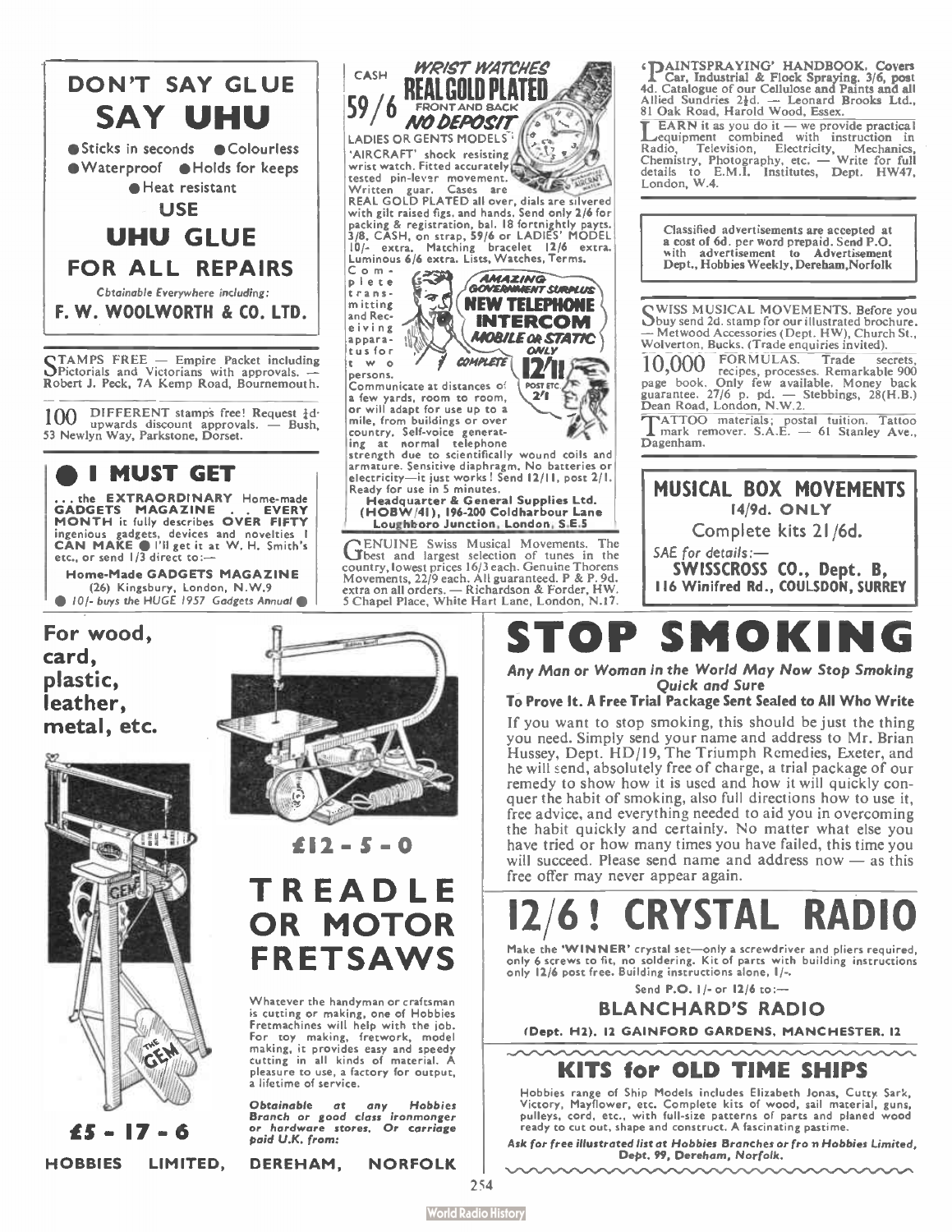## Patterns for See page 245 Fretwork Corner Bracket